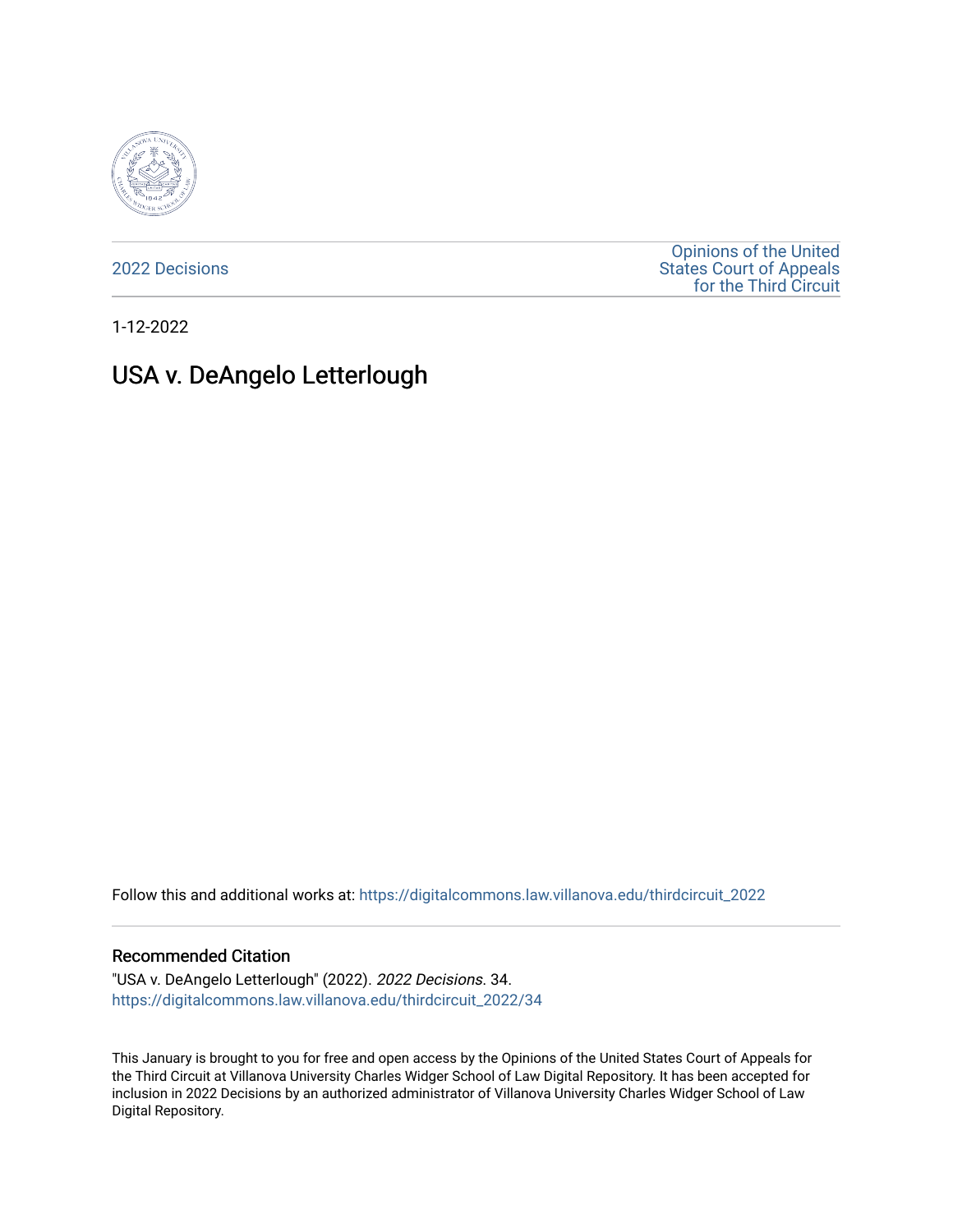# **NOT PRECEDENTIAL**

# UNITED STATES COURT OF APPEALS FOR THE THIRD CIRCUIT

\_\_\_\_\_\_\_\_\_\_\_\_\_

No. 20-3034 \_\_\_\_\_\_\_\_\_\_\_\_\_

### UNITED STATES OF AMERICA

v.

DEANGELO LETTERLOUGH, *Appellant*

\_\_\_\_\_\_\_\_\_\_\_\_\_\_

On Appeal from the United States District Court for the Middle District of Pennsylvania (D.C. No. 1:18-cr-00118) District Judge: Honorable Sylvia H. Rambo

Submitted Pursuant to Third Circuit L.A.R. 34.1(a) on September 22, 2021

\_\_\_\_\_\_\_\_\_\_\_\_\_\_

\_\_\_\_\_\_\_\_\_\_\_\_\_\_

Before: SMITH\*\*, *Chief Judge*, MCKEE and RESTREPO, *Circuit Judges*

(Opinion filed: January 12, 2022)

\_\_\_\_\_\_\_\_\_\_\_\_\_\_\_\_\_\_\_\_\_\_\_

# OPINION\* \_\_\_\_\_\_\_\_\_\_\_\_\_\_\_\_\_\_\_\_\_\_\_

<sup>\*</sup>This disposition is not an opinion of the full Court and under I.O.P. 5.7 does not constitute binding precedent.

<sup>\*\*</sup>Judge Smith was Chief Judge at the time this appeal was submitted. Judge Smith completed his term as Chief Judge and assumed senior status on December 4, 2021.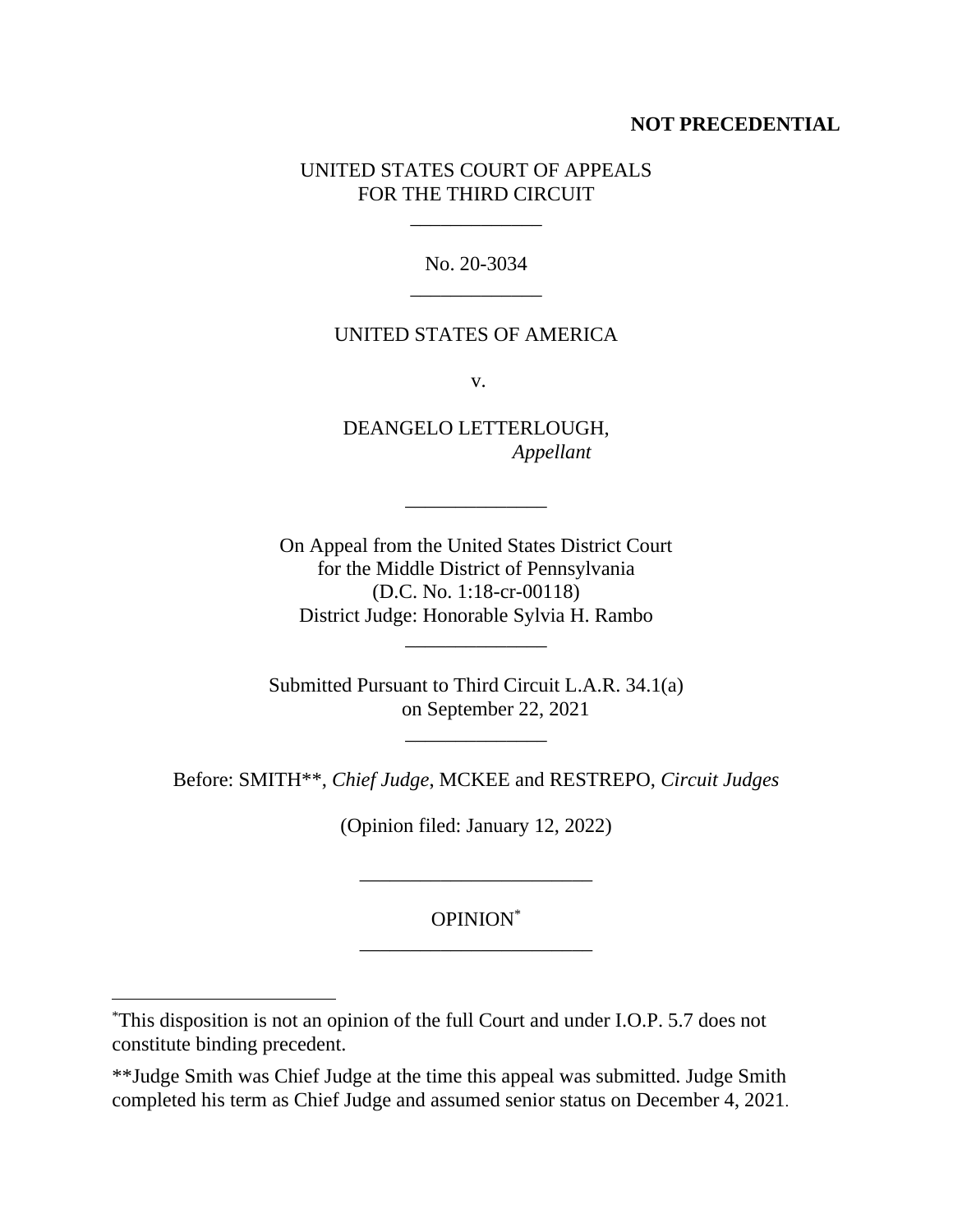#### McKEE, *Circuit Judge*.

DeAngelo Letterlough challenges the District Court's denial of his motion to suppress evidence seized during a traffic stop. For the reasons that follow, we will affirm the District Court.

#### **I.1**

Letterlough argues that Sergeant Meik's report directly refutes Officer McGowan's testimony because the report states that the officers pulled Letterlough over to "further the drug investigation" as they believed that he was the supplier. App. 7, 11, 70-72, 80-82; Appellant 11. Letterlough also points out that Sergeant Meik did not mention a traffic violation. Letterlough argues that if this is true, then Officer McGowan did not pull him over because of a turn signal violation. The District Court, however, properly found that Officer Meik's statement alone did not invalidate the traffic stop because he did not witness the violation. Accordingly, the court reasoned that Meik did not need to record it. Moreover, Officer McGowan's motivation for the stop is irrelevant.

<sup>&</sup>lt;sup>1</sup> The District Court had jurisdiction under 18 U.S.C. § 3231. We have jurisdiction under 28 U.S.C. § 1291. We review the District Court's denial of a motion to suppress for clear error as to the underlying factual determinations but exercise plenary review over the District Court's application of those facts to the law*. United States v. Murray*, 821 F.3d 386, 390-91 (3d Cir. 2016).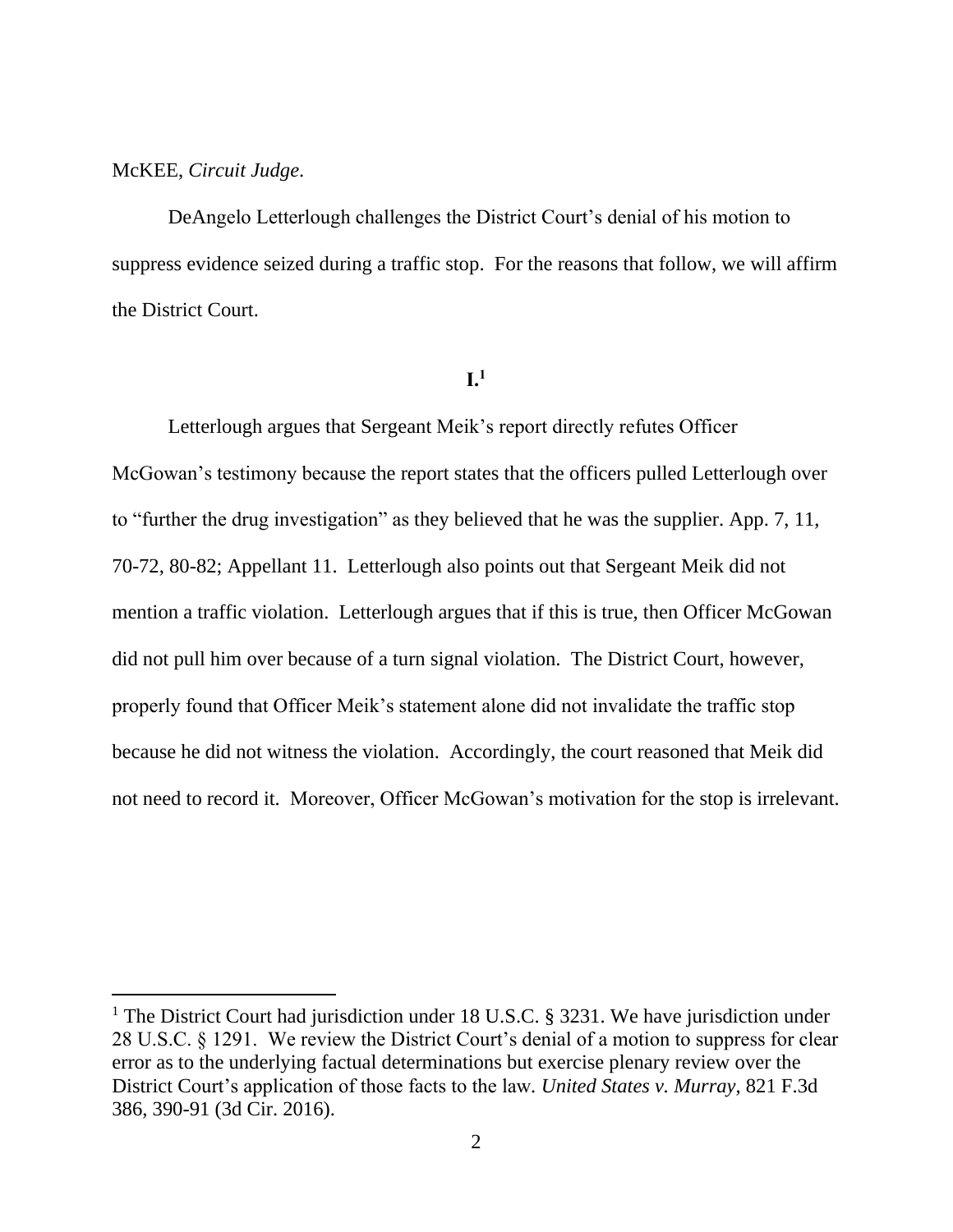Any technical violation of a traffic code legitimizes a traffic stop, even if the stop is merely pretext for an investigation of some other crime.<sup>2</sup>

Letterlough's final argument is that McGowan lacked probable cause because the police radio transmission incorrectly identified Letterlough as Mickey Roberts, whom the Harrisburg Police knew did not have a driver's license. The government, however, correctly argues that this misidentification actually supports probable cause because it gave officers additional justification to stop the car. The police knew that Roberts wasn't permitted to drive.

Since it is clear that the traffic stop was justified, the District Court correctly held that the subsequent search of the car was proper. An officer who develops reasonable articulable suspicion of criminal activity during the course of a traffic stop may expand the scope of the inquiry beyond the reason for the stop and detain the vehicle and its occupants for further investigation under the circumstances here. <sup>3</sup> The weapon and drug paraphernalia Letterlough seeks to suppress were properly discovered during the course of such an investigation. Accordingly, the seizure was proper, and the District Court did not err in denying Letterlough's suppression motion.

#### **II. CONCLUSION**

<sup>2</sup> *See United States v. Mosley*, 454 F.3d 249, 252 (3d Cir. 2006) ("[O]nce a car has been legally stopped, the police may 'escalate' the encounter by visually inspecting the interior of the car, and checking credentials and asking questions of the occupants."). <sup>3</sup> *United States v. Givan*, 320 F.3d 452, 458 (3d Cir. 2003).